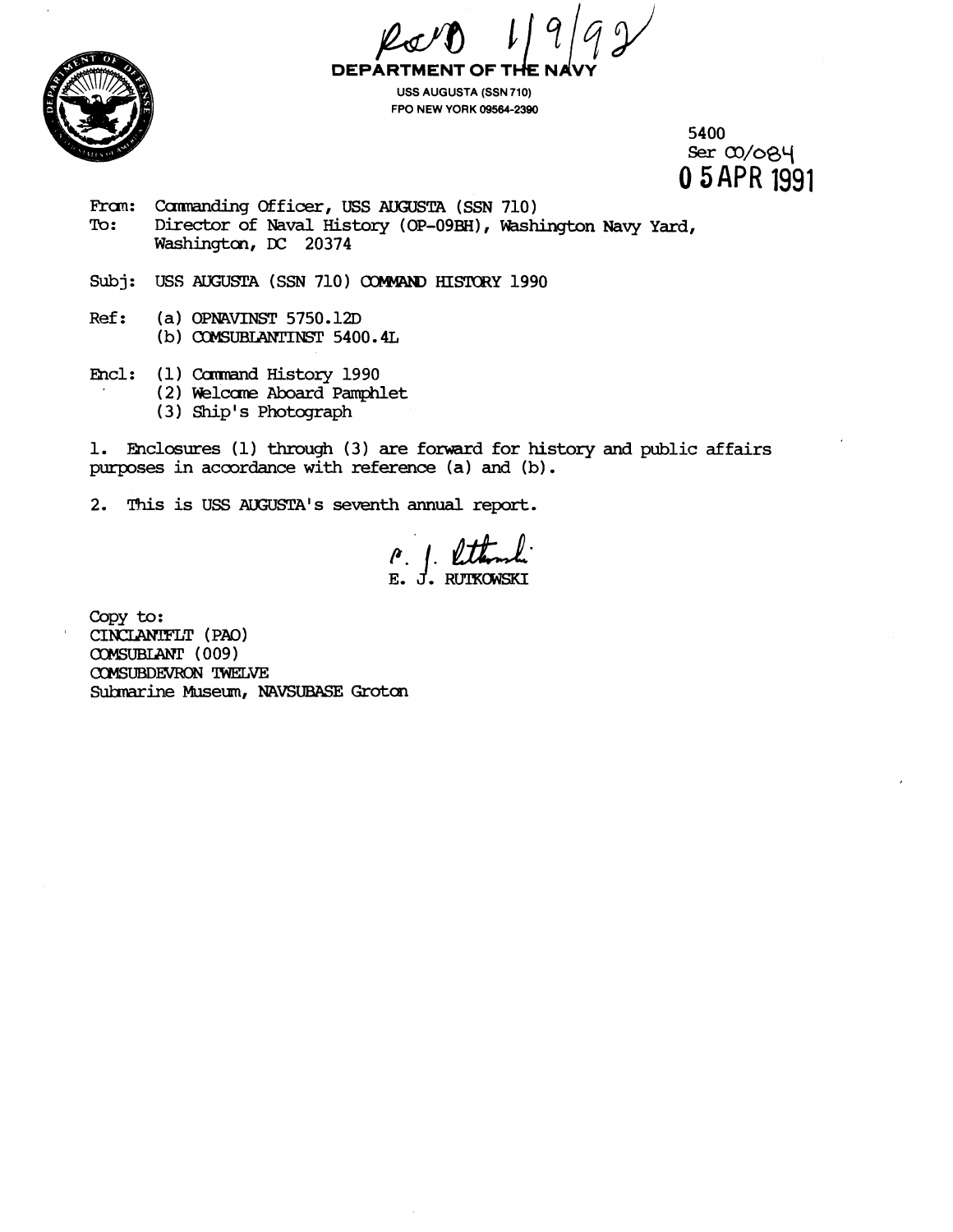## USS AUGUSTA (SSN 710) 1990 COMMAND HISTORY

## Carmana Canpositicm and **Organization**

USS AUGUSTA **(SSN** 710), the twenty-third 688 class nuclear fast attack sukmarine, is one of the most advanced undersea vessels of its type in the world. Its mission: To hunt down and destroy enemy surface ships and submarines. She carries a crew of 15 officers and approximately 120 enlisted men, all highly qualified specialists in their fields. **USS** AUGUSTA, under the command of Commander Edward Joseph Rutkowski, is attached to Submarine Deuelopnent Squadron TWELVE **and** is hameported in Groton, **CT.** Lieutenant Camander Stephen L. Connors is the **Executive** Officer.

i gestemat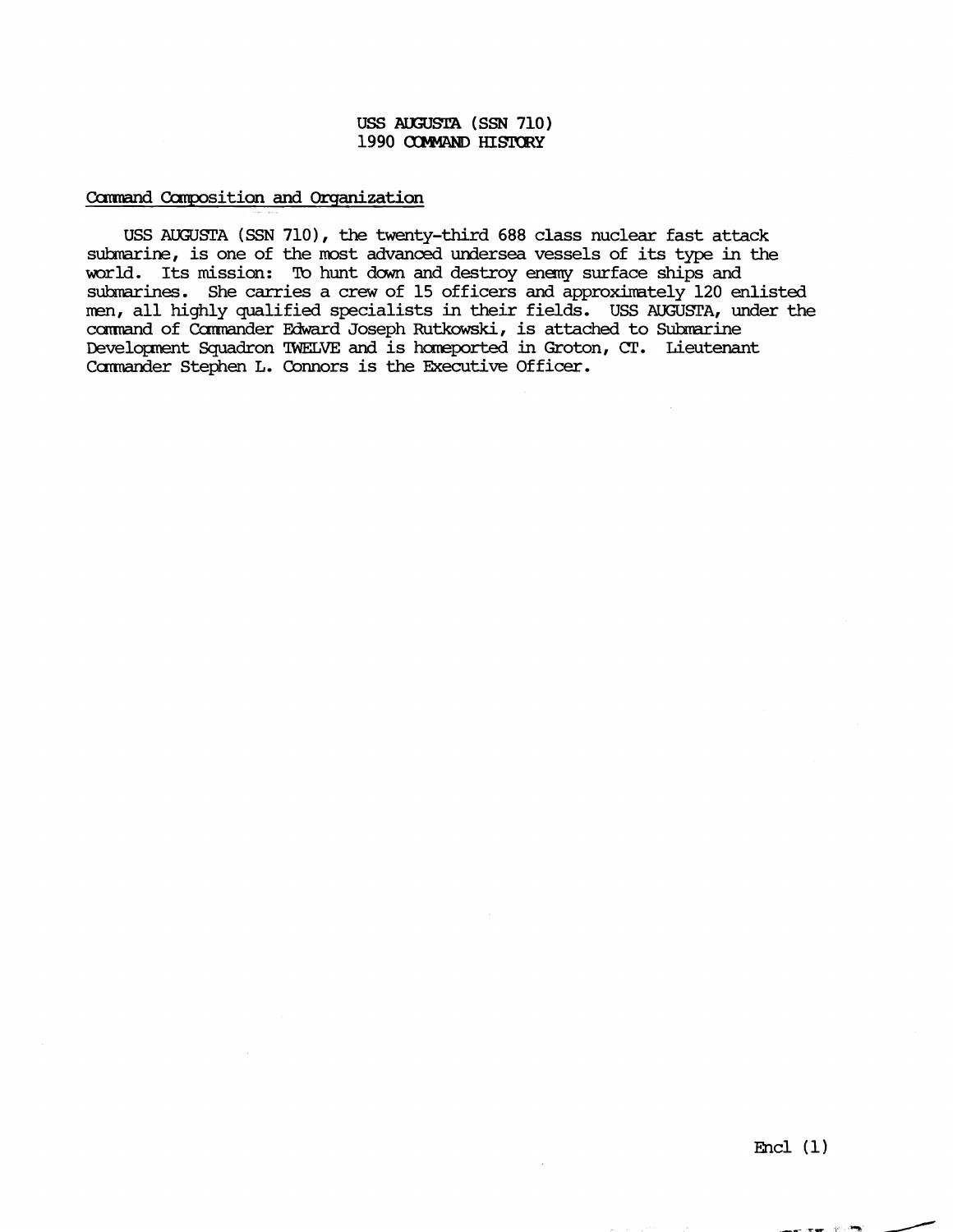## **CHRONOLOGY**

 $1 - 4$  Jan 5 Jan - 10 May  $12 - 13$  May <sup>14</sup>- 18 May  $24 - 25$  May 26 May  $29 - 30$  May 31 May - 4 Jun 7-9Jun <sup>9</sup>- 20 Jun <sup>20</sup>- 23 Jun 25 Jun - 6 Jul <sup>6</sup>- 8 Jul  $9 - 16$  Jul 17 Jul <sup>18</sup>- 20 Jul <sup>20</sup>- 23 Jul 24 Jul <sup>27</sup>- 31 Jul 4 Aug  $6 - 27$  $27 - 29$ 30 Aug - 12 Sep <sup>13</sup>- 19 Sep  $20 - 21$  Sep <sup>24</sup>- 28 Sep  $1 - 100c$ t 11 - <sup>12</sup>*Oct*  **<sup>13</sup>**O& - <sup>12</sup>*NOV*  <sup>13</sup>- <sup>17</sup>**NOV**  <sup>18</sup>- <sup>25</sup>*Nw*  <sup>26</sup>- <sup>30</sup>**NOV**   $1 - 9$  Dec <sup>10</sup>- 14 **Dec**  <sup>15</sup>- <sup>31</sup>**Dec** 

Standown, Holiday Routine Selected Restricted Availability *Sea* Trials Self Refresher Training SUBEX 5-90 Phase I Fleet Acoustic Sound Trials, Exuma Sound SUBEX 5-90 Phase II Port Visit Port Canaveral, FL Tiger Cruise Upkeep NSSF New Iondon Supply Management Inspection Midshipan Operations Weapans Load, Port Canaveral, **F'L**  Independent Steaming Ekercises **MAA** Damstration for Assistant Secretary of the Navy and COMSUBLANT Target for USS GROTON TRE Tactical Readiness Evaluation **MK** 48 Proficiency Firings Target Services at AUTEC Dependent's Cruise Upkeep NSSF **New** Iondon Defense Nuclear Surety Inspection (DNSI) and Naval Technical Proficiency Inspection (NTPI) SPRUCE Upkeep Upkeep **NSSF** New Iondon Sea Trials Selected Refresher Training Selected Refresher Training Operational Reactor Safeguards Examination Pre Overseas Movement (PCM) Upkeep Sea Trials and FORAC Inport Training POM Workup Inport Type Training POM Certification Deployment Loadout and Holiday Standown